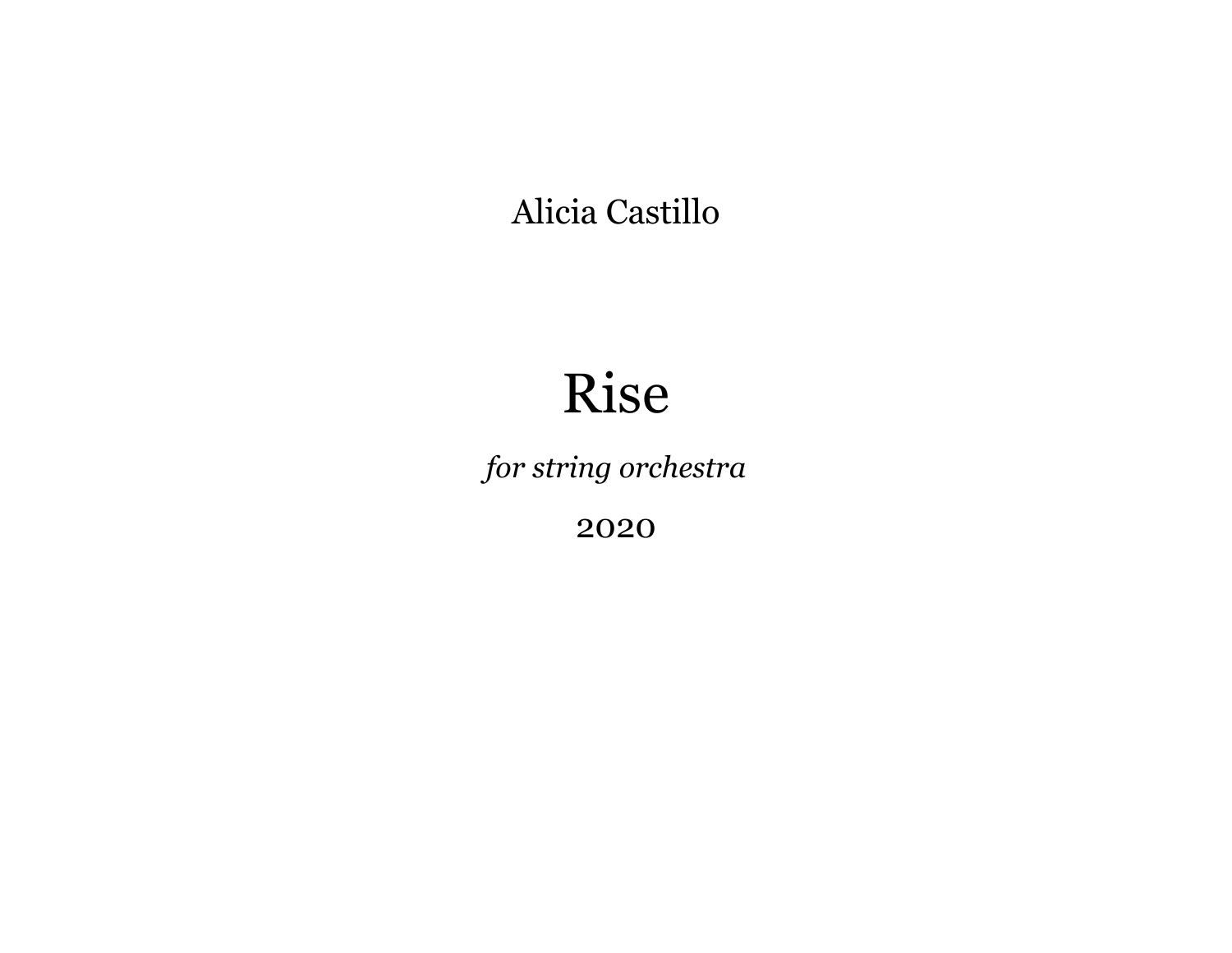## *Performance Notes*

Directions for each part can be found above the corresponding staff. Directions for all parts are written at the top of the score. Directions specifically for the harpist will appear above the harp staves.

This piece can be performed with or without a conductor.

2

Sections 1 and 5 should be played freely amongst all parts. A pulse will only be present in Sections 2-4.

All timecodes are approximate; performers can take liberty with changing sections and separate entries throughout.

"Collectively" (as mentioned in directions for Sections 2-4) refers to a theme being performed collectively between all three soloists, such as in Section 2. In Section 3, collectively refers to all players who have entered at that moment.

"Theme" (as mentioned in directions for Sections 2-4) refers to the first cell presented in the section.

Approximate Section Durations:

Section 1- 0" to 50" Section 2- 50" to 2'30" Section 3- 2'30" to 3'00" Section 4- 3'00" to 4'30" Section 5- 4'30" to 5'00"

Instrumentation: *\*Parts may be redistributed throughout as needed.*

> Violin I (Group A) Violin I (Group B) Violin II (Group A) Violin II (Group B) Viola I Viola II Cello I Cello II Double Bass Harp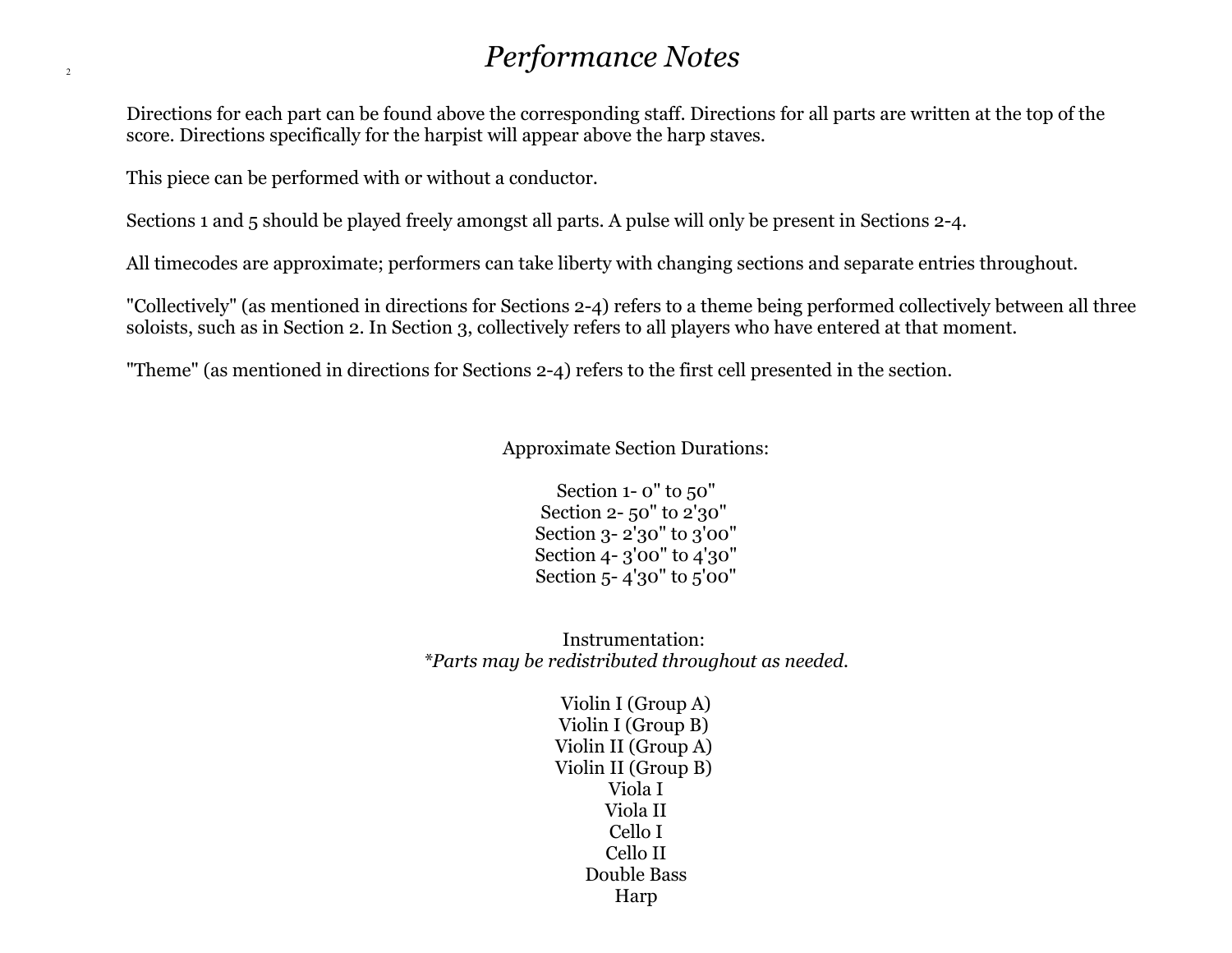## *Program Notes*

Rise is a work for string orchestra inspired by Dr. Maya Angelou's famous poem, "*Still I Rise*". In the Fallof 2020, I had the wonderful opportunity to virtually collaborate with musicians from the Arizona State University Philharmonia. In drafting the initial ideas for Rise, we kept coming back to themes of "empowerment" and "voice". The musicians continuously expressed their interest in collaborating to create a new work that sought to uplift in a time of racial and political unrest, as well as global health and economic crisis; a work that would showcase all of our voices as diverse individuals with a story to tell.

Rise is written in an open score format, giving the performers creative freedom to allow their own voice to be heard, as well as giving them the opportunity to really listen in to one another. Each theme presented within the piece corresponds to a morse coded rhythm of a word within the phrase "*Still we rise*":



Combining the power of music and voice, fragments of the phrase can be heard all throughout the piece in various parts. The performers take turns at the end speaking words within the phrase before the work culminates with the single word "r*ise" .* My hope is that both performers and listeners hear this piece as a promise that despite unprecedented change and challenges, we continue to rise, stand with others in solidarity, and empower those whose voices have been oppressed as Dr. Maya Angelou sought to do with her work.

*-Alicia Castillo*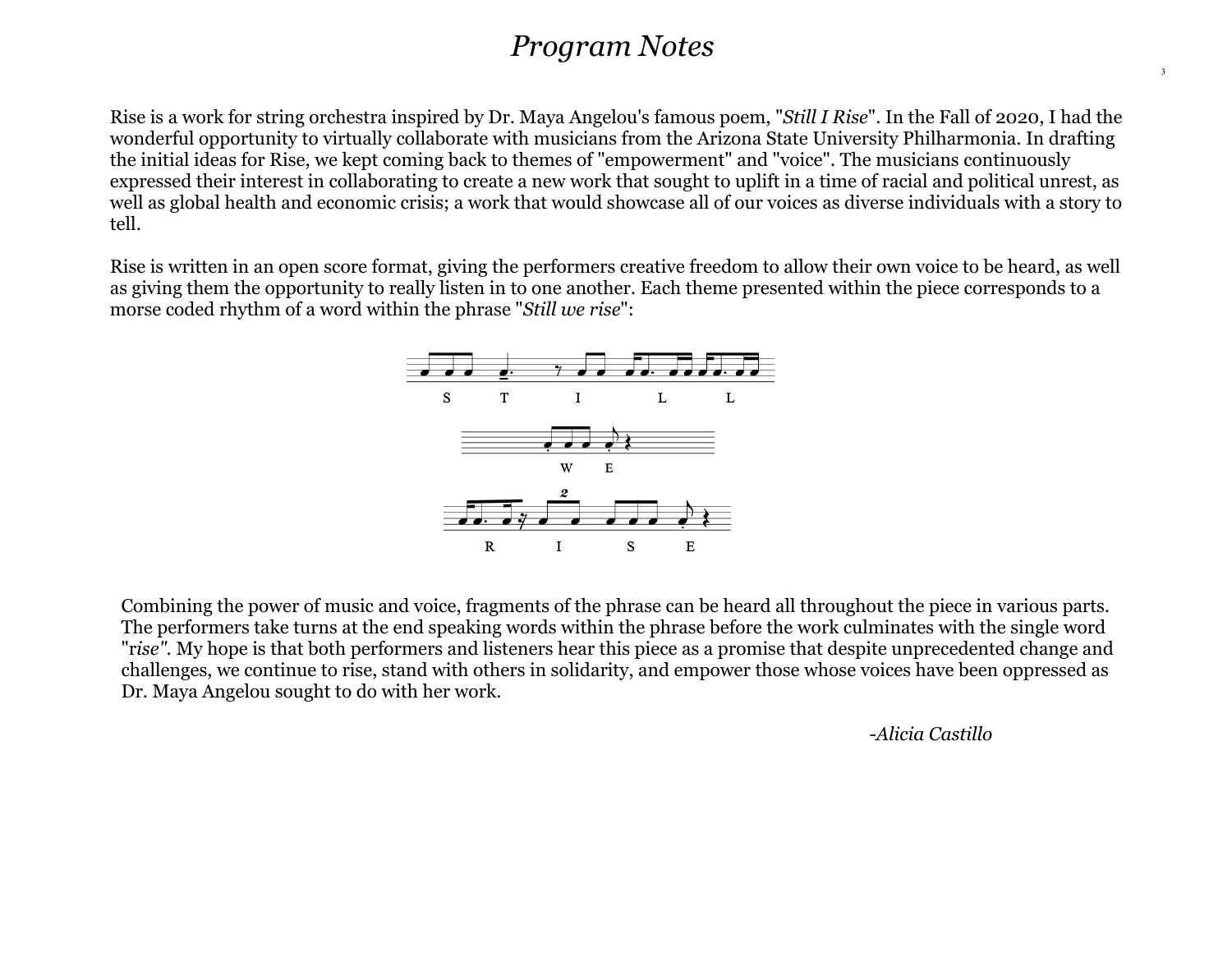

50"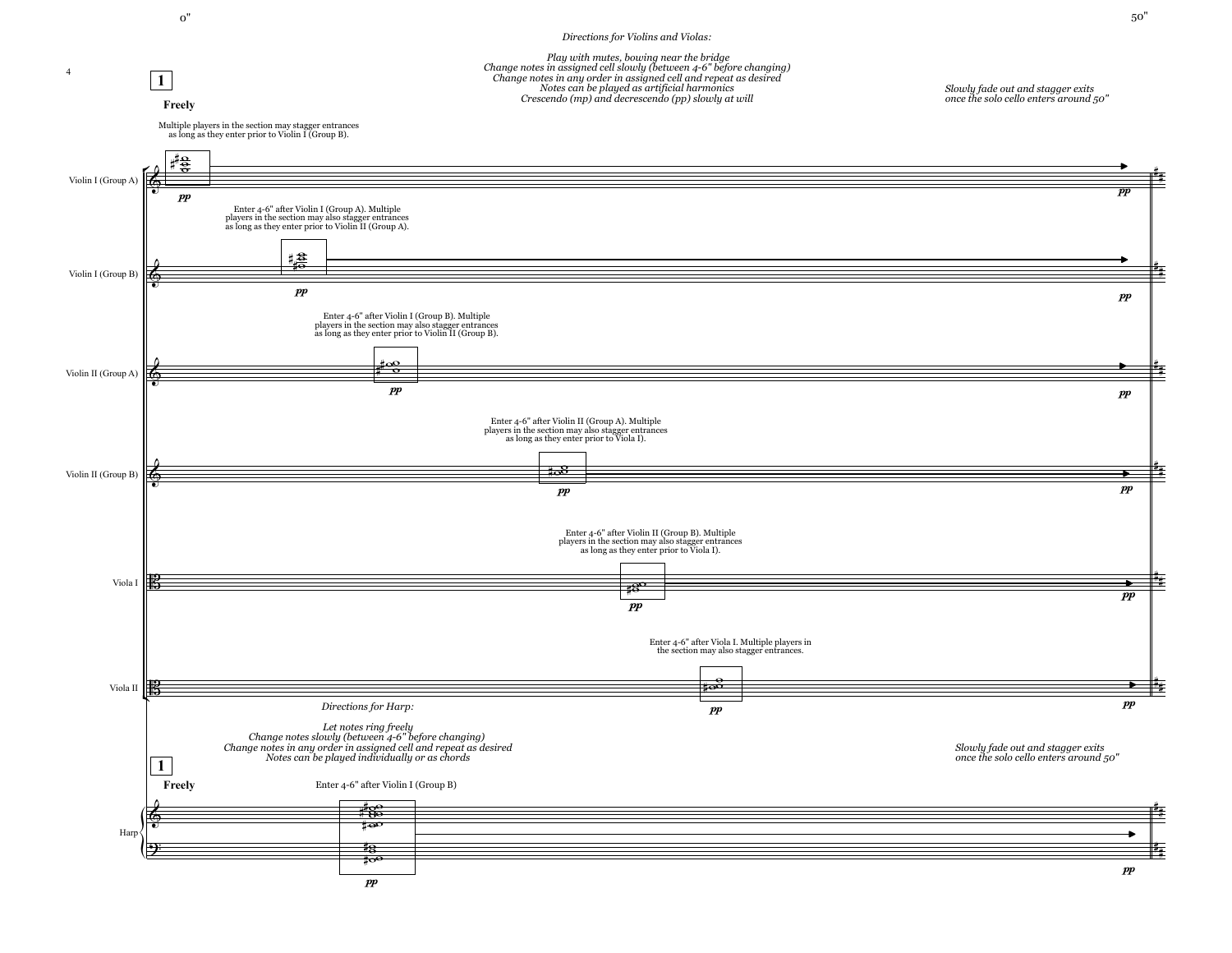

mf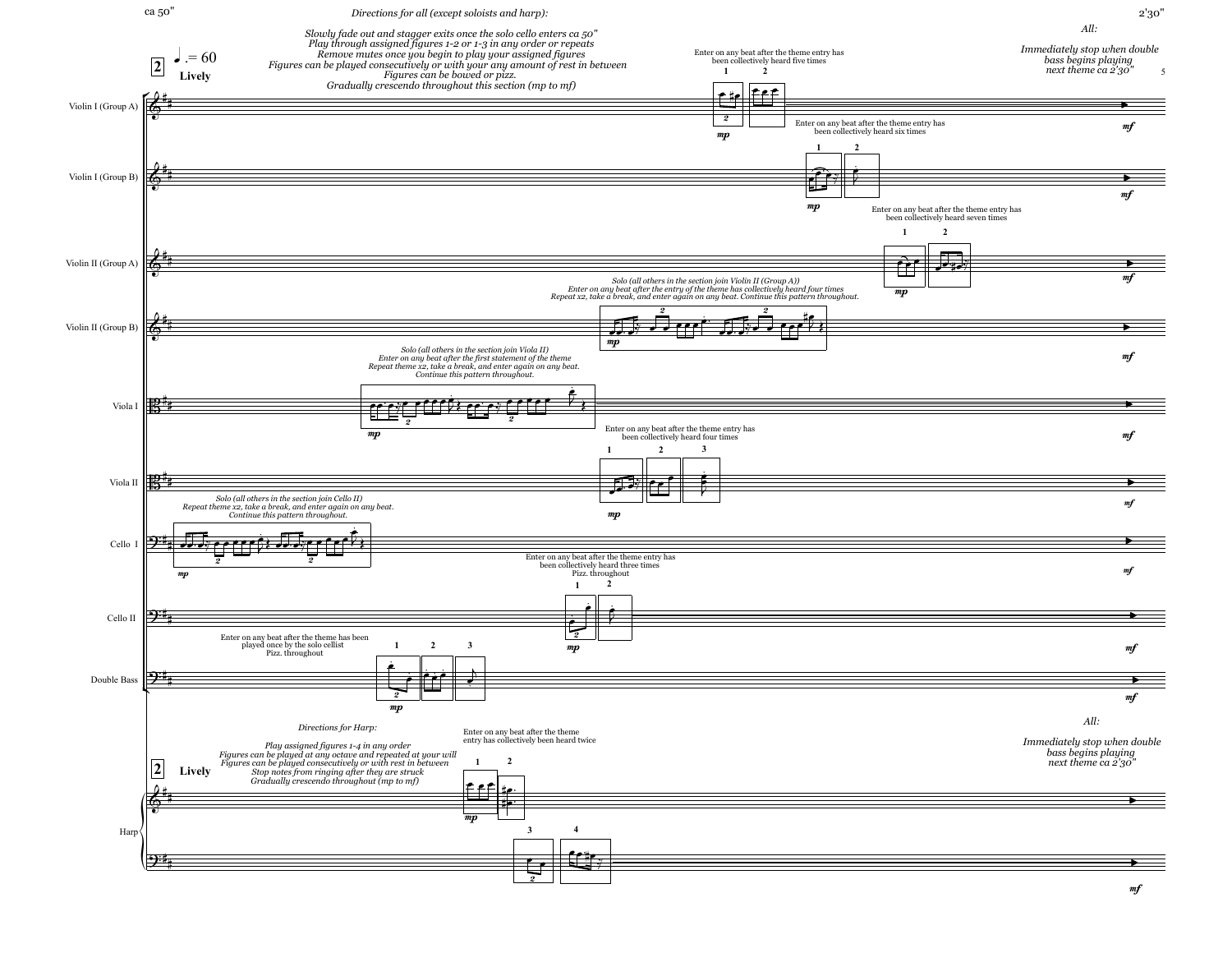

6

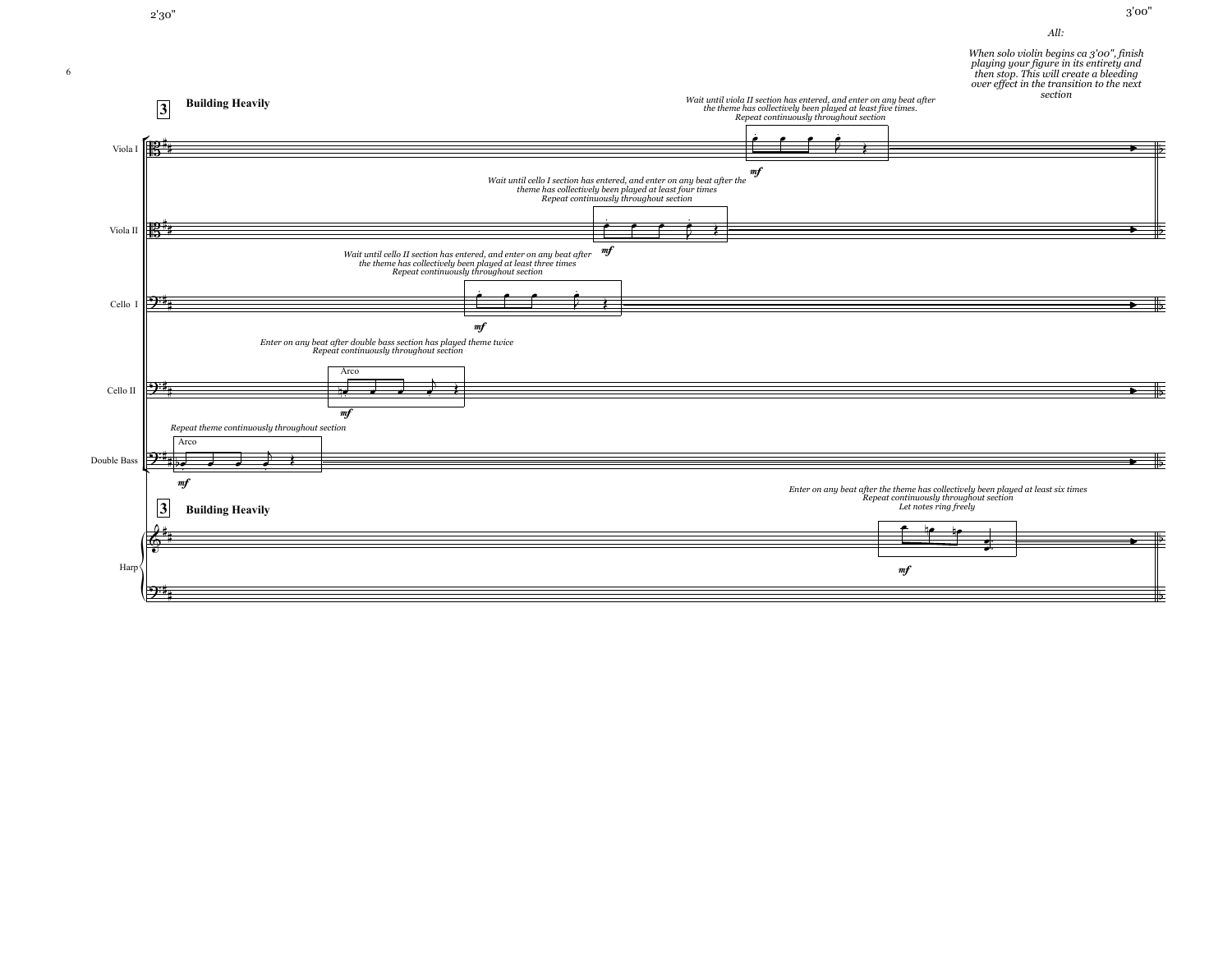